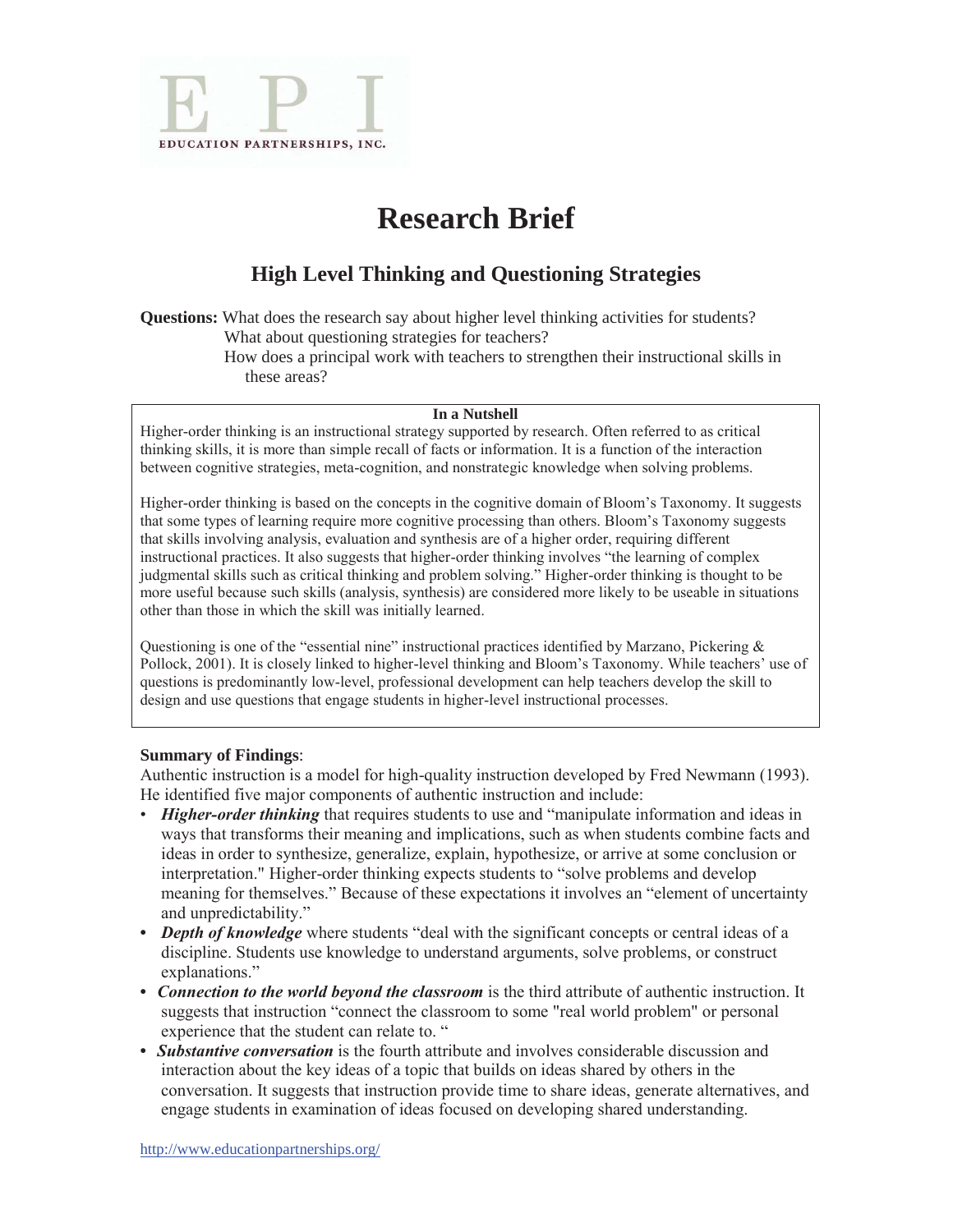

**•** *Social support for student achievement* is the fifth attribute. It is characterized by "high expectations, respect, and inclusion of all students in the learning process." Social support is more than just acknowledgement or praise for participation. "It occurs when teachers convey high expectations for all students and encourage all students to participate in the learning experience."

(From: www.ncrel.org/sdrs/areas/issues/educatrs/leadrshp/le4auth.htm)

Researchers at the Mid-Continent Research for Education and Learning (McREL) identified nine essential instructional strategies. They are among the strategies most likely to improve student learning across content areas. *Classroom Instruction That Works* by Marzano, Pickering and Pollock details the nine strategies (Available from ASCD – www.ascd.org). They include:

- 1. Identifying similarities and differences
- 2. Summarizing and note taking
- 3. Reinforcing effort and providing recognition
- 4. Homework and practice
- 5. Nonlinguistic representations
- 6. Cooperative learning
- 7. Setting objectives and providing feedback
- 8. Generating and testing hypotheses
- 9. Cues, questions, and advance organizers

(www.middleweb.com/MWLresources/marzchat1.html)

A brief video where Dr. Marzano describes the nine strategies is available at: http://www.youtube.com/watch?v=qzhTKl79xXo.

#### **Questioning**

While questioning is identified as one of the most effective instructional strategies, research on questioning indicates that the use of questions by teachers is predominantly low level. Researchers suggest that professional development on the effective use of questioning strategies and the development of high-level questions is helpful to teachers.

Teachers ask hundreds of questions every day and it is important that they use questioning techniques that challenge the thinking of all of their students.

Here are five teaching tips for high-level questioning from Adam Waxler (www.eslteachersboard.com/cgi-bin/articles/index.pl?read=3789 .

- 1. Require ALL learners to answer the question. This is when using the "all-write" strategy is very helpful. Instead of simply asking a question and having one or two students raise their hand to answer, the teacher should have ALL students write down an answer to the question. This way the teacher has gotten all of her students involved in the question and answer process. Or, instead of having all students write their answer, the teacher could simply ask the question and have ALL students share their response with a partner.
- 2. Require students to defend, or back-up, their answers.
- 3. Use Bloom's Taxonomy to create high-level questions. For example, instead of asking, "Which U.S. President authorized the use of the atomic bomb at the end of World War II?" a teacher could ask, "Was President Truman justified in using the atomic bomb to end World War II and why do you think that?"
- 4. Differentiate questions as appropriate.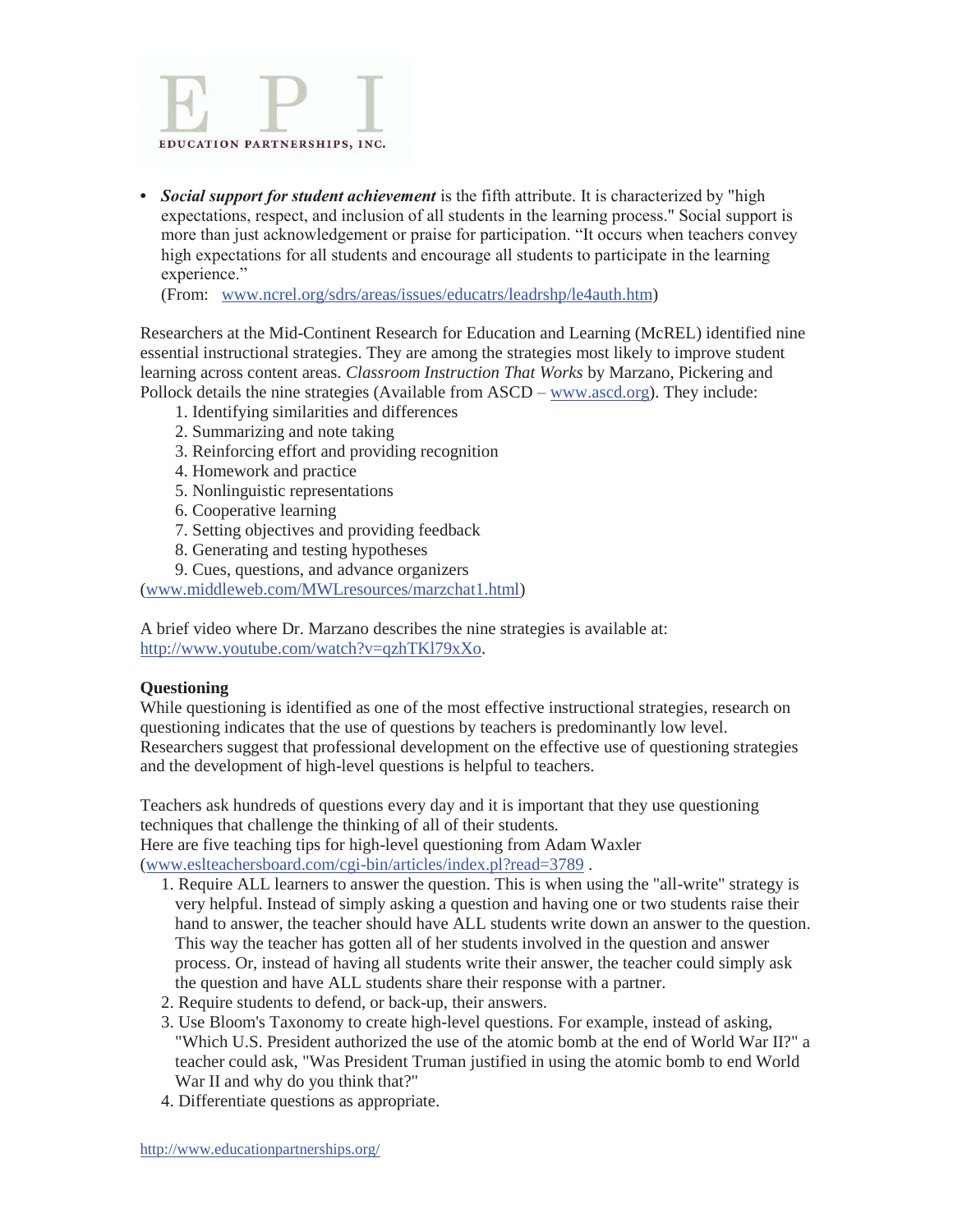

5. Promote examination of new and different perspectives. For example, instead of asking, "What happened at the Boston Tea Party?" a teacher could ask, 'If you were a British soldier, how would you have reacted when you heard the news about the Boston Tea Party?"

#### *Bloom's Taxonomy and Questioning*

Benjamin Bloom developed a taxonomy of learning objectives. The taxonomy is divided into three parts---affective, psychomotor and cognitive. The cognitive domain includes six levels from knowledge and comprehension at the lowest level to synthesis and evaluation at the highest level (http://www.officeport.com/edu/blooms.htm). Questions that engage students in analysis, synthesis and evaluation are considered higher-level.

*Resources for Improving Questioning Strategies* – Several sites provide examples of questions that reflect the different levels of Bloom's Taxonomy. They include:

http://www.officeport.com/edu/bloomq.htm - This site suggests sample questions for the higher levels of the taxonomy.

http://www.teachers.ash.org.au/researchskills/dalton.htm - This site provides examples of useful verbs, question stems and instructional activities that incorporate the different levels of Bloom's Taxonomy.

http://classtools.net/twitter/tweet.php?message=A%2520Questioning%2520Toolkit&url=http:/ /www.fno.org/nov97/toolkit.html. - The *Educational Technology Journal* provides a Questioning Toolkit that teachers can use to strengthen their use of questions.

http://www.readinglady.com/mosaic/tools/Strategy%20Rubrics%20by%20Carrie%20and%20 Kerry.doc. - This site provides a rubric that can be used to assess the quality of questions.

#### **Higher-Order Thinking Skills**

Higher-order thinking is another instructional strategy supported by research. Often referred to as critical thinking skills, it is more than simple recall of facts or information retrieval but rather a function of the interaction between cognitive strategies, meta-cognition, and nonstrategic knowledge during problem solving. Higher-order thinking skills are "goal directed, multi-step, strategic processes such as designing, decision-making and problem solving" that require analysis, evaluating, connecting, imagining, elaborating and synthesizing (Iowa Department of Education 1989), some of the higher levels of Bloom's taxonomy.

Higher-order thinking is also based on the concepts in the cognitive domain of Bloom's Taxonomy and suggests that some types of learning require more cognitive processing than others. Bloom's Taxonomy suggests that skills involving analysis, synthesis and evaluation are of a higher order, requiring different instructional practices. It also suggests that higher-order thinking involves "the learning of complex judgmental skills such as critical thinking and problem solving." Higher-order thinking is thought to be more useful because such skills (analysis, synthesis) are considered more likely to be useable in situations other than those in which the skill was learned.

#### *Resources for High Level Thinking Skills*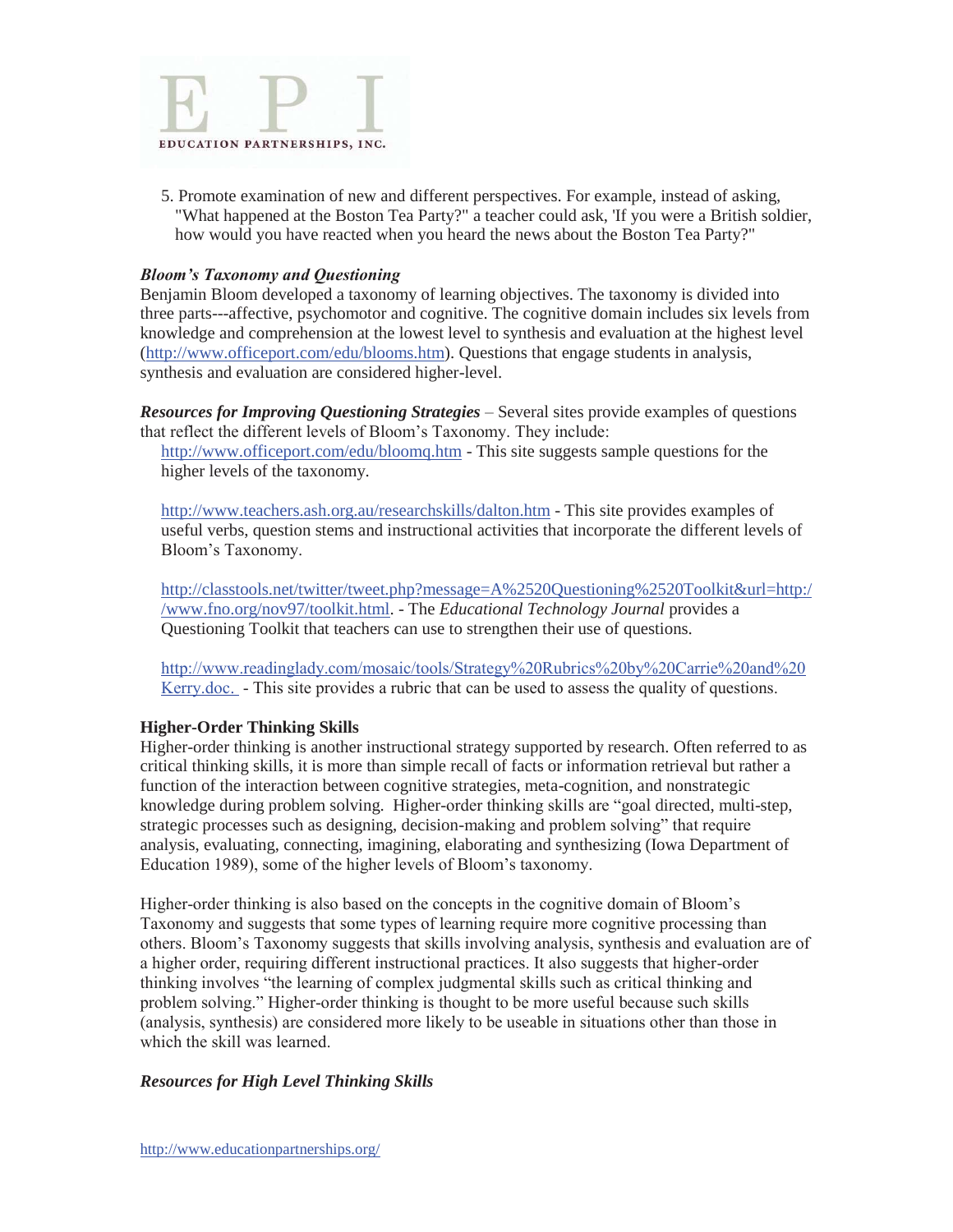

Taxonomy of Socratic Questioning - http://ed.fnal.gov/trc\_new/tutorial/taxonomy.html

### **The Principal's Role in Improving Instruction**

The principal's role as an instructional leader is closely linked to improved student learning. While the relationship is less direct than that of a teacher, or a quality curriculum, it is nevertheless important. Leithwood (1994, p.3) describes instructional leadership as a series of behaviors designed to affect classroom instruction. Principals are responsible for providing teachers with access to new educational strategies, technologies and tools that positively impact instruction and "principals must also assist teachers in critiquing these tools to determine their applicability to the classroom (Whitaker, 1997)."

Principals and teachers working together in "communities of learning" have a strong effect on student achievement. Principals who understand and use the principles of adult learning, and who create cultures of collaboration, inquiry, lifelong learning, and reflection positively impact their schools (Blasé & Blasé, 1999). Principals who value professional development and establish trust, create structures that promote teacher learning, and either connect teachers to external expertise or internal support are more likely to impact student learning.

In *Rigorous Schools and Classrooms: Leading the Way* (2010), Ron Williamson and Barbara Blackburn suggest a three-part definition for rigor---creating an environment in which each student is expected to learn at high levels, each student is supported so he or she can learn at high levels, and each student demonstrates learning at high levels. They identify seven specific strategies that principals can use to improve the quality of instruction---creating a positive and supportive school culture, developing shared vision, providing professional development, engaging in advocacy, establishing accountability, and using school organization and structure to improve learning. Each strategy is discussed and accompanied by a set of tools principals can use with their teachers to improve the instructional program in their school. Many of the tools and resources are available at www.ronwilliamson.com and www.barbarablackburnonline.com.

#### **Final Thoughts**

In his work to identify the "types of instruction that engage students" Newmann established a link between specific learning activities and academic engagement. Higher order thinking, depth of knowledge, connectedness to the world beyond the classroom and substantive conversation (questioning) were the key (Newmann & Wehlege. 1992).

The Center For The Study of Teaching and Policy (http://depts.washington.edu/ctpmail/), supported by the Wallace Foundation, provides an extensive library of resources on leadership and improved instructional practice.

#### **Resources**:

Blaze, J., & Blasé, Jo. ( 1999). Principals' Instructional Leadership and Teacher Development: Teachers' Perspectives. Educational administration Quarterly. 35(3)349. Online version can be found at Http://eaq.sagepub.com/cgi/content/abstract/35/3/359 This article is divided into sections and discusses prescriptive models of instructional leadership.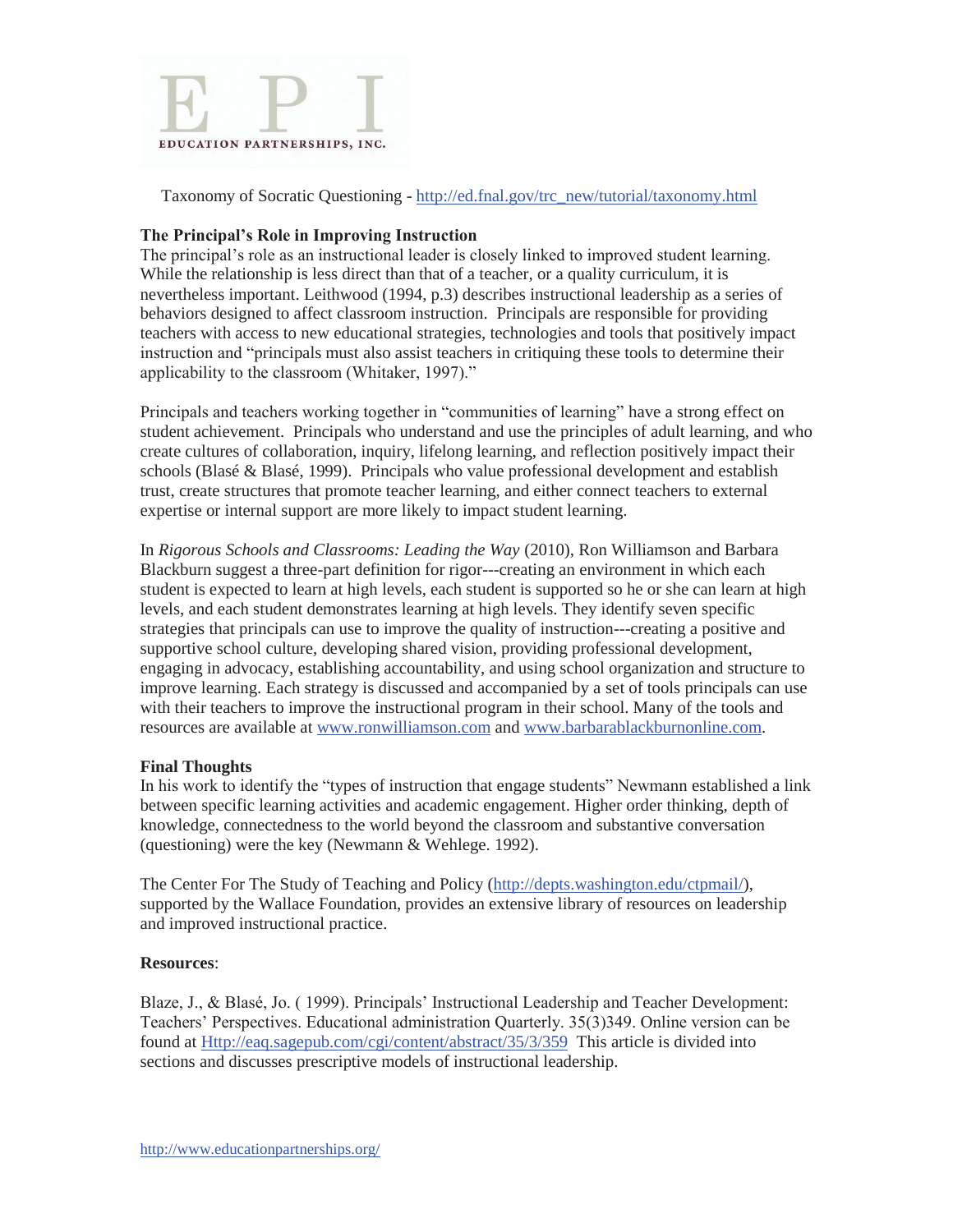

Enhanced Learning, 9(1), 55-82 This study indicates that a well designed interactive mircrolearning experience leads to learner cognitive engagement and greater degrees of concentration for longer periods of time. It also suggests that with a well-developed program learners migrate towards greater levels of higher order thinking.

Guszak, F. (1968). Questioning strategies of elementary teachers in relations to comprehension. (ED 023 542). This paper analyzed teachers' questioning strategies to determine how they contributed to students' ability to comprehend materials.

Hernandez, S. (2002). Team Learning in a Marketing Principles Course: Cooperative Structures That Facilitate Active Learning and Higher Level Thinking. *Journal of Marketing Education, 24*(1), 73-85. This article designed for marketing education is relevant for all teaching and learning. It indicates that questioning can be developed that access student learning along the lines of Bloom's (1956) taxonomy in terms of lower and higher level thinking.

Lewis, A. and Smith, D. (1993). Defining Higher Order Thinking . *Theory into Practice,32*(3), 131-137. The definition of higher order thinking in this article has implications for classroom teachers. There are five teaching strategies that support the learners' success in developing higher order thinking skills when used appropriately by the teacher.

Lim, C. P. & Tay, L. Y.(2003). Information and Communication Technologies (ICT): Students' Engagement in Higher Order Thinking. *Journal of Educational Multimedia and Hypermedia,* 12(4), 425-451. This case study is rich with support for teaching strategies that first defines higher order thinking and then facilitates a discussion of different types of ICT tools.

Newmann, F. M. & Wehlege, G. G. (1992). Authentic Instruction – A paper prepared for the Center on Organization and Restructuring of Schools at the University of Wisconsin and describes in detail the five attributes of authentic instruction, including a rubric for each item. (http://www.learner.org/workshops/socialstudies/pdf/session6/6.AuthenticInstruction.pdf)

Newmann, F.M. & Wehlege, G. G. (1993). Five Standards of Authentic Instruction. Association For Supervision and Curriculum Development,  $50(7)$  p.  $8 - 12$ . This research discusses authentic instruction through the use of a framework developed to assist teachers and researchers in answering complex questions of instruction.

(http://pdonline.ascd.org/pd\_online/diffinstr/el199304\_newmann.html)

Piecki, M. et.al. (2001) *How Leaders Invest Resources for Learning Improvement.* The Wallace Foundation's Knowledge Center. www.wallacefoundation.org. This study focused on what it means to invest staffing resources to improve learning

Roth, W.M. (1996). Teacher Questioning in an Open-Inquiry Learning Environment: Interactions of Context, Content, and Student Responses.

*Journal of Research in Science Teaching, 33*(7), 709-736. This study details how teachers learn about proper questioning due to the participation in a collaborative practice.

Sellappah, S., Hussey, T.,. Blackmore, A.M and McMurray, A. (1998). The use of questioning strategies by clinical teachers. *Journal of Advanced Nursing, 28*(1), 142–148.